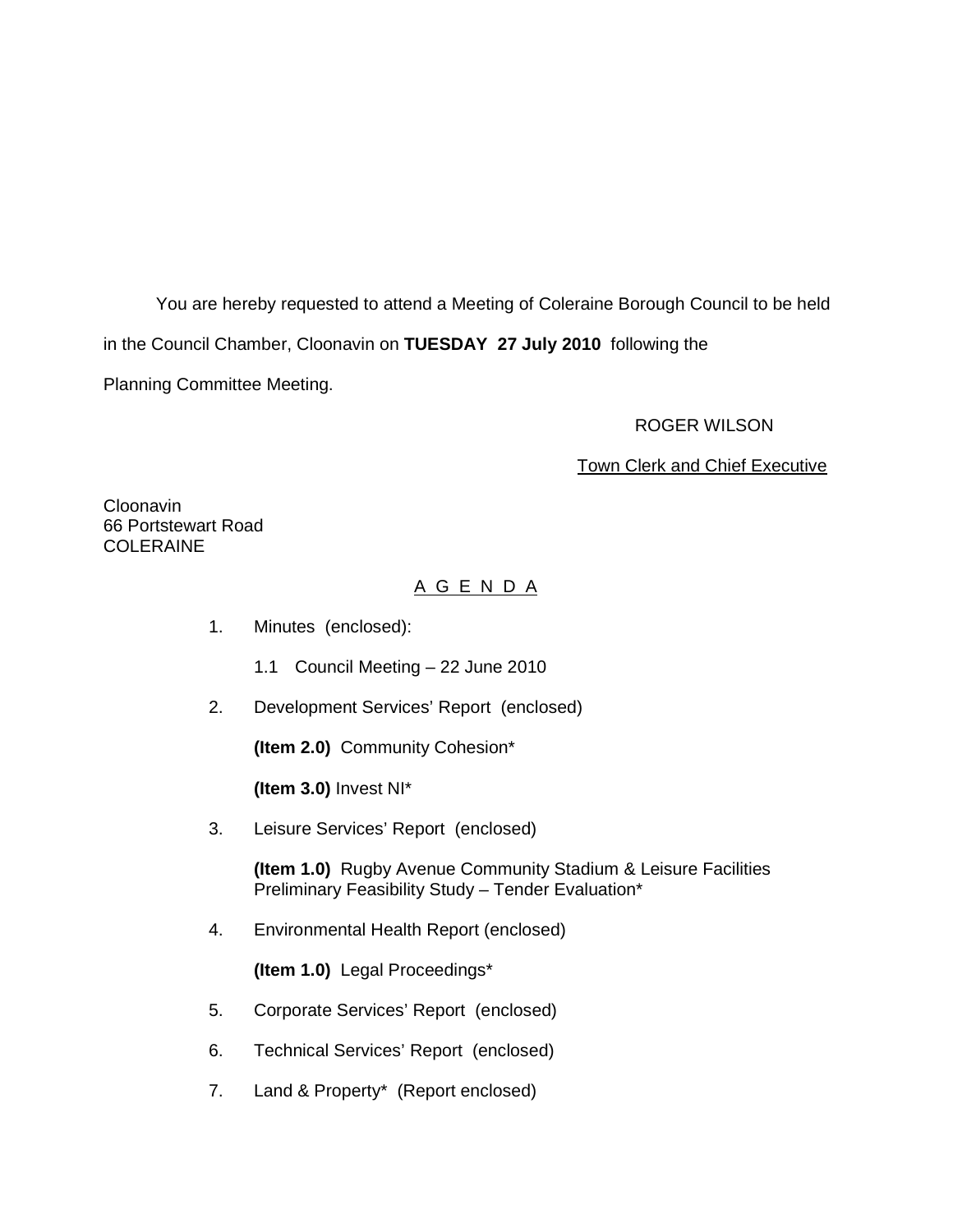8. Notice of Motion

 The undernoted Notice of Motion has been submitted by Councillor Leonard:

"This Council agrees to request a detailed briefing from representatives of the North West Regional Waste Management Group (NWRWMG) on the need for a super-dump at Cam Road, Ringsend given the advanced stage of process towards an MBT plant for the NWRWMG which will take all waste from constituent councils from 2013."

- 9. Correspondence including inter alia:
	- (a) Bannside Rambling Club request to plant a commemorative tree at Cloonavin (copy letter dated 18 June 2010 from Roy Moore enclosed). **Decision required regarding Council's agreement.**
- 10. Documents for Sealing
- 11. Any other business

## Enclosed for Information:

Council Information Bulletin - July 2010

**\* Recommended for consideration "In Committee".**

To: Each Member of Council 23 July 2010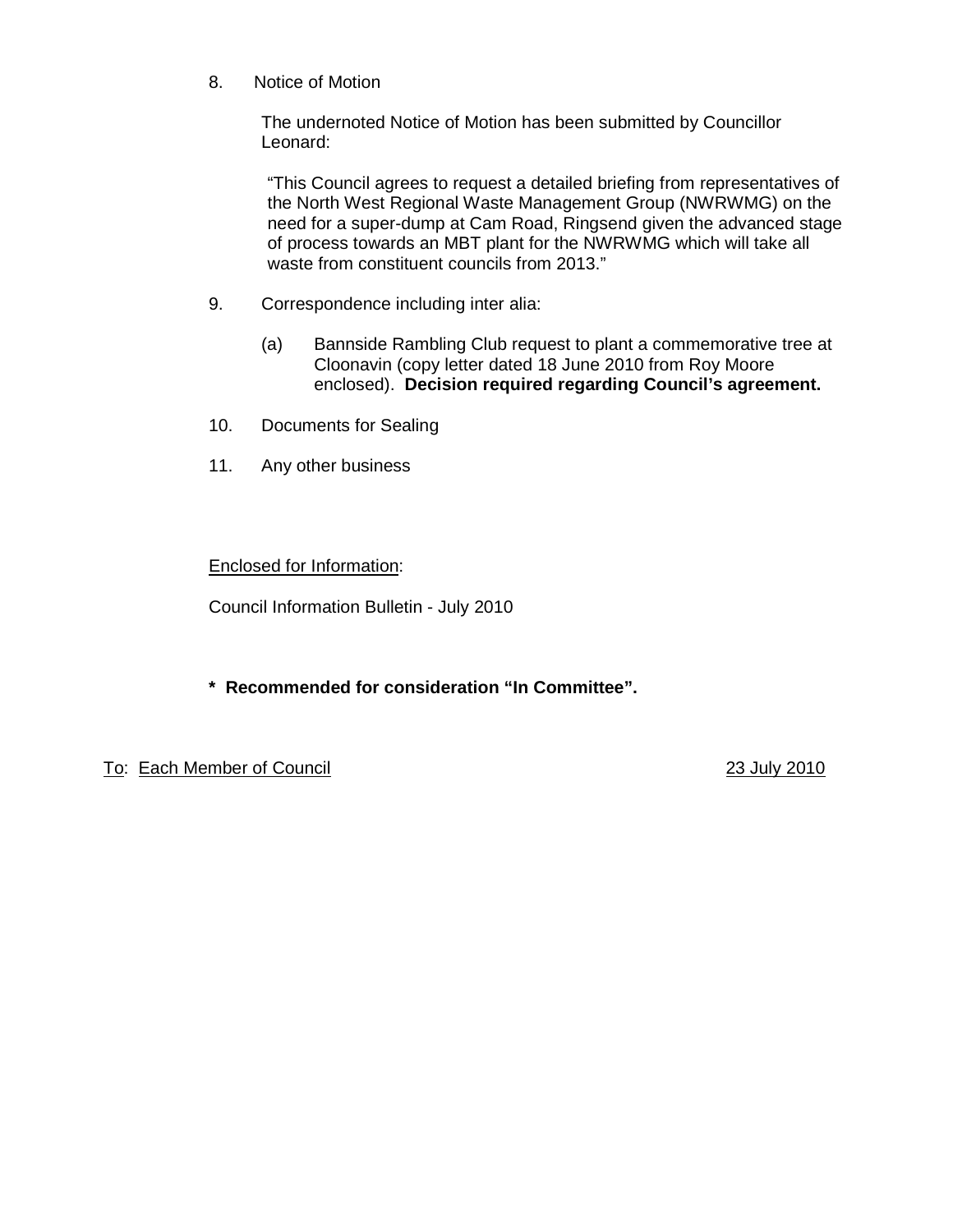#### **COUNCIL MEETING**

## **22nd June, 2010.**

|                                   |                                                                                                                                                                                                               | 22 <sup>nd</sup> June                                                                                                                                                 |
|-----------------------------------|---------------------------------------------------------------------------------------------------------------------------------------------------------------------------------------------------------------|-----------------------------------------------------------------------------------------------------------------------------------------------------------------------|
| <b>Present:</b>                   | The Mayor, Councillor N. F. Hillis, in the Chair                                                                                                                                                              |                                                                                                                                                                       |
|                                   | The Deputy Mayor, Councillor A. S. Cole                                                                                                                                                                       |                                                                                                                                                                       |
|                                   | <b>Aldermen</b>                                                                                                                                                                                               |                                                                                                                                                                       |
|                                   | E. T. Black (Mrs.)<br>W. T. Creelman<br>(Items $1.2 - 10.0$ )                                                                                                                                                 | M. T. Hickey (Mrs.)<br>W. J. McClure                                                                                                                                  |
|                                   | <b>Councillors</b>                                                                                                                                                                                            |                                                                                                                                                                       |
|                                   | C. S. Alexander (Ms.)<br>(Items $1.0 - 4.0$ )<br>D. D. Barbour<br>J. M. Bradley<br>O. M. Church (Mrs.)<br>A. S. Cole<br>T. J. Deans<br>(Items $1.0 - 4.0$ )<br>E. P. Fielding (Mrs.)<br><b>B.</b> Fitzpatrick | S. Gilkinson<br>D. Harding<br>W. A. King<br>R. A. Loftus (Mrs.)<br>G. McLaughlin<br>(Items $1.2 - 10.0$ )<br>R. A. McPherson<br>A. McQuillan<br>(Items $4.0 - 10.0$ ) |
| Officers in<br><b>Attendance:</b> | Town Clerk and Chief Executive, Director of Technical<br>Services, Director of Environmental Health, Interim Dire                                                                                             |                                                                                                                                                                       |

**Attendance:** Services, Director of Environmental Health, Interim Director of Leisure Services, Head of Development Services, Head of Performance, Policy and Governance and Administrative Assistant

> **Also in** Mr. Frank O'Connor, Area Manager; Mr. Gerry McCloskey, **Attendance:** District Manager; Mrs. Mona Conway, Area Planner; and Mrs. Yvonne Montgomery, Information Officer from Northern Ireland Housing Executive.

# **1.0 MAYOR'S REMARKS**

# **1.1 Tribute to Graeme McDowell**

The Mayor paid tribute to Mr Graeme McDowell for his outstanding achievement in winning the prestigious 2010 US Open Golf Championship. It was hoped to host a homecoming reception on 24<sup>th</sup> or 25<sup>th</sup> June, 2010 for Mr. McDowell, subject to confirmation.

# **1.2 Supervalu 'Best Kept' Awards 2010**

The Mayor expressed his pleasure at Coleraine having achieved the title of Best Kept Urban Centre in these all-Ireland awards, organized by Northern Ireland Amenity Council. Portstewart achieved a place in the final thirteen for the award of Best Kept Large Town.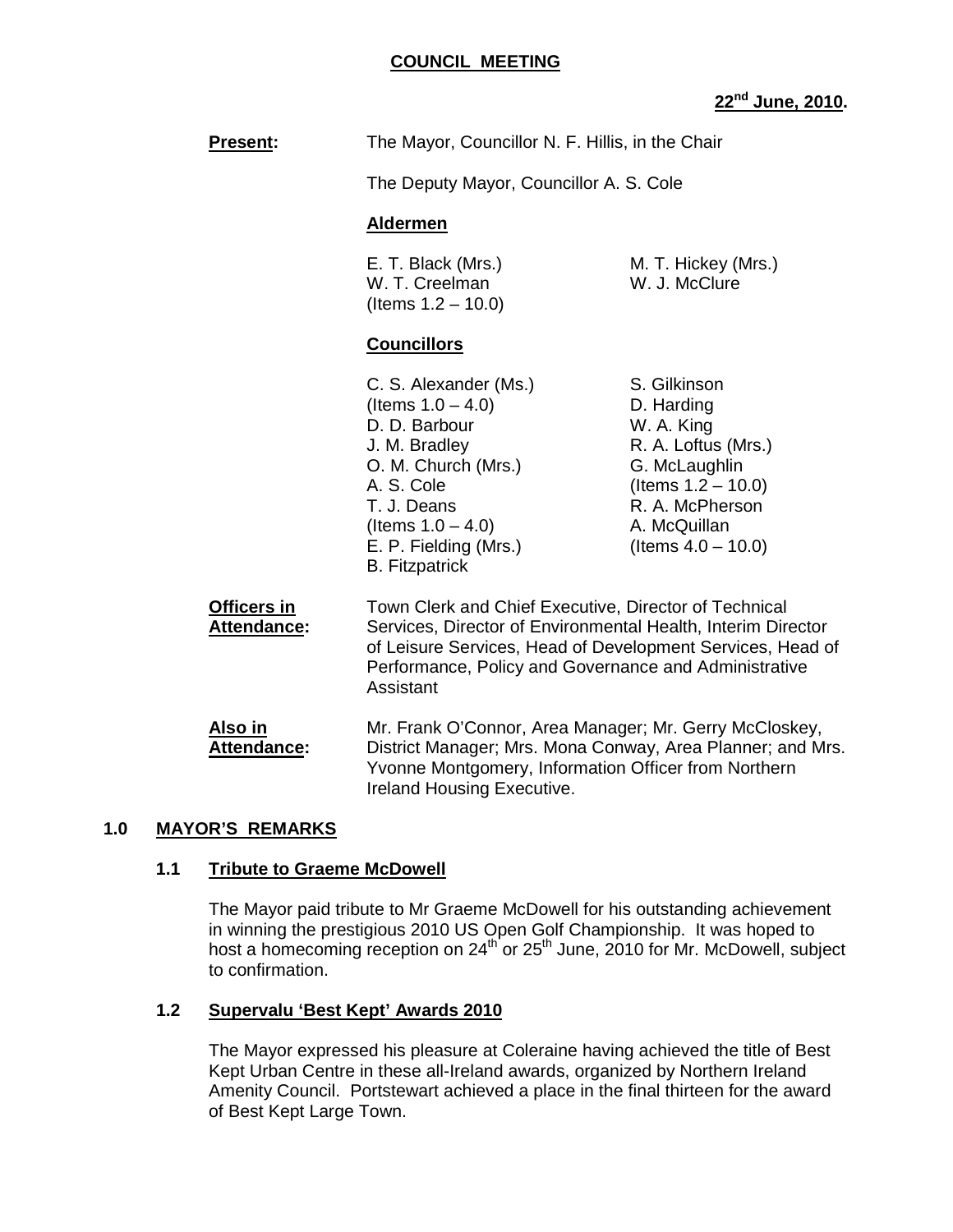Congratulations were extended to Council staff, local community groups and businesses for their efforts in supporting Council in achieving this success.

## **2.0 MINUTES**

The Minutes of the Council Meeting of  $25<sup>th</sup>$  May, 2010, Special Meeting of  $25<sup>th</sup>$  May, 2010, Annual Meeting of  $7<sup>th</sup>$  June, 2010 and Special Meeting of  $8<sup>th</sup>$  June, 2010, were confirmed and signed.

### **3.0 COMMITTEE REPORTS**

### **3.1 Leisure and Environment Committee**

 The Chairman, Councillor Cole, moved the adoption of the Leisure and Environment Committee Report; this was duly seconded by Alderman McClure and agreed.

## **3.2 Planning Committee**

 The Chairman, Councillor McLaughlin, moved the adoption of the Planning Committee Report; this was duly seconded by Councillor King.

Matters arising:

#### 3.2.1 Cemex (NI) Ltd. – Craigahulliar Road, Portrush - Application C/2008/0311/F

Reference was made to Council's communications to the Minister for the Environment on this issue, which had received no formal response. Correspondence passed by Gregory Campbell's office, which suggested that decision had been taken on this issue by the Minister without further reference to Council, was then read to the meeting by a Member. Copies of the correspondence would be forwarded to the Town Clerk and Chief Executive.

During a period of discussion, Members expressed frustration at the lack of consultation by the Minister on this issue. In response to a Member's question, the Director of Environmental Health confirmed that an actionable complaint had been received in relation to dust arising from these premises, which was currently under investigation.

### **Agreed:**

 With unanimous support, that a letter expressing Council's concerns on the lack of substantial response to correspondence, and seeking a meeting, be forwarded to the Minister for the Environment.

#### 3.2.2 4 The Diamond, Portstewart

Reference was made to a potential planning enforcement issue at this location.

#### **Agreed:**

 That a letter be sent to Planning Service requesting investigation into this issue.

The report was adopted subject to the amendments.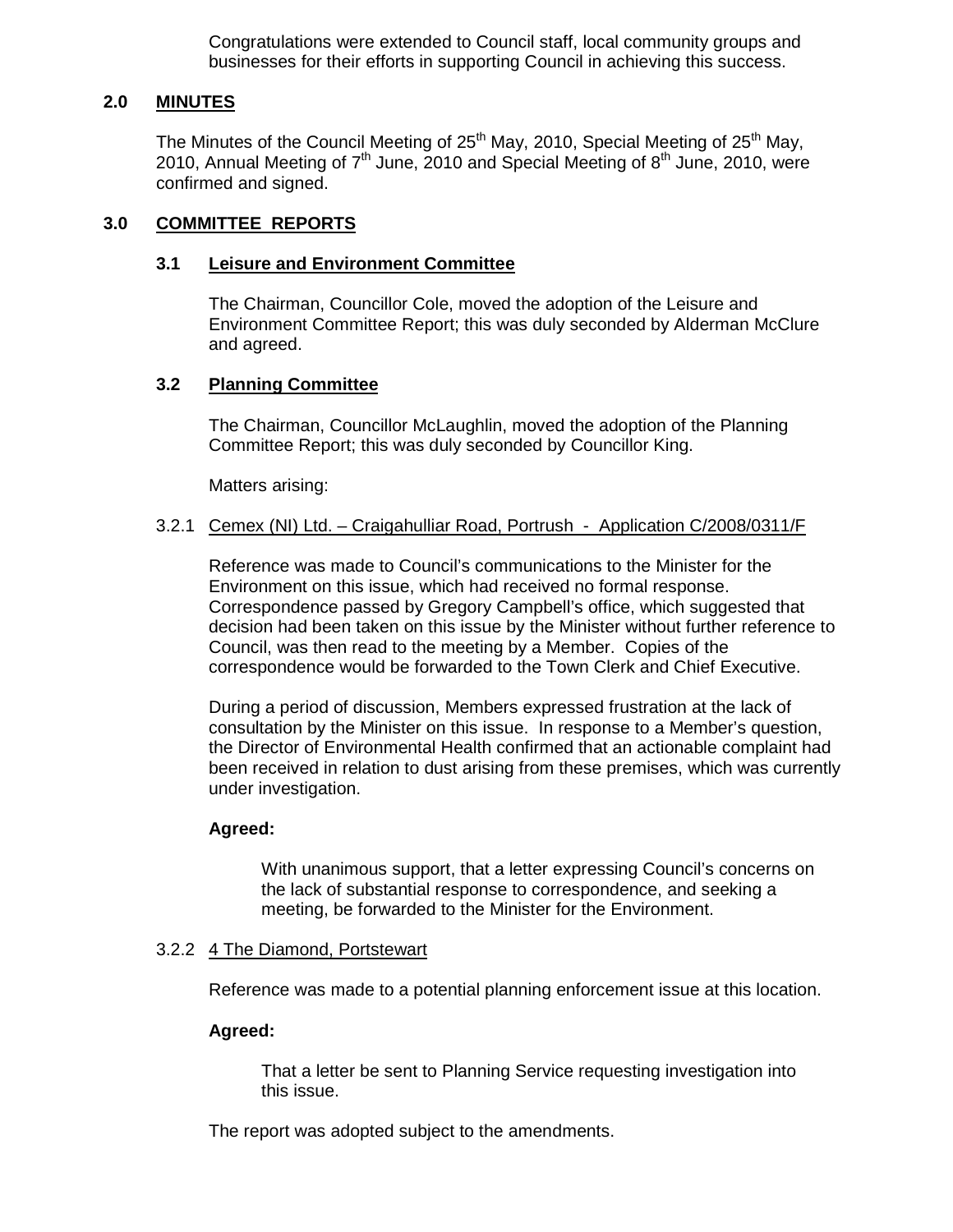## **3.3 Policy and Development Committee**

 The Chairman, Councillor McPherson, moved the adoption of the Policy and Development Committee report; this was duly seconded by Councillor Mrs. Church.

Matters arising:

## 3.3.1 Appointment to North Eastern Education & Library Board (NEELB)

Councillors Barbour and Gilkinson withdrew their candidacy for appointment to the NEELB.

## **Agreed:**

On the proposal of Councillor Barbour and seconded by Councillor Harding, that Councillor King be nominated.

 On the proposal of Alderman McClure and seconded by Alderman Creelman, that the Deputy Mayor also be nominated.

The report was adopted subject to the amendments.

## **4.0 NORTHERN IRELAND HOUSING EXECUTIVE - COLERAINE DISTRICT HOUSING PLAN AND LOCAL HOUSING STRATEGY 2010-2011**

The Mayor welcomed Mr. Frank O'Connor, Mr. Gerry McCloskey, Mrs. Mona Conway and Mrs. Yvonne Montgomery from the Northern Ireland Housing Executive, who were in attendance to present the Coleraine District Housing Plan and Local Housing Strategy 2010-2011 (previously supplied).

 Mr. O' Connor outlined how the economic context might impact on plans for 2010-20ll**,**  and elaborated on various issues including the private rented sector; housing tenancies; homelessness; vacant properties and social housing.

A full discussion ensued during which Mr. O'Connor and Mr. McCloskey answered Members' various questions and noted comments.

The Mayor thanked the representatives for their comprehensive presentation, following which they withdrew from the meeting.

# **5.0 NOTICE OF MOTION**

Council noted that the Notice of Motion previously tabled had been withdrawn at the request of Councillor Leonard, for possible resubmission at a future date.

# **6.0 HEALTH & SAFETY EXECUTIVE FOR NORTHERN IRELAND (HSENI)**

Read letter from the Department of Enterprise, Trade and Investment dated 11<sup>th</sup> May, 2010 in relation to appointment of Chairperson to HSENI.

Any Member interested in registering for an application pack was asked to contact the Head of Performance, Policy and Governance.

### **7.0 POST OFFICE NETWORK - CONSULTATION AND COMMUNICATION**